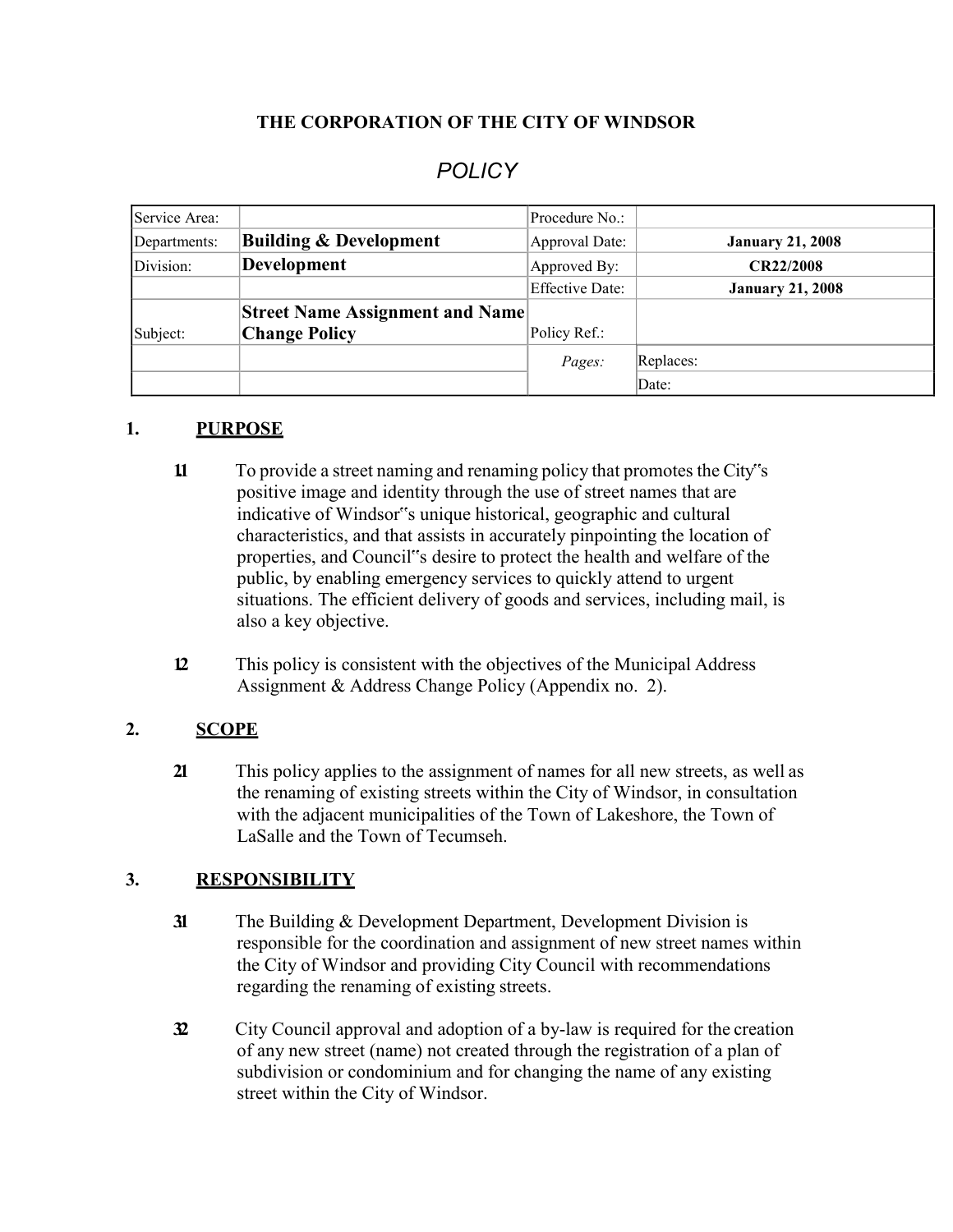**3.3** The City will give Public Notice of its intention to change the name of any existing street within the City of Windsor.

# **4. POLICY**

**4.1** The City of Windsor strives to ensure that all street names promote Windsor"s civic identity. Street names shall be indicative of the distinctive social, historical, geographic or cultural characteristics and qualities of Windsor.

### **Selection of Names**

- **4.2** That street names shall be chosen, wherever possible, to recognize the historical significance of figures, groups, neighbourhoods, places, landmarks and events within the City of Windsor that denote:
	- a) the community"s evolution and progress;
	- b) the unique aspects related to the community"s geographical location or other distinct characteristics;
	- *c)* figures, events, milestones, and achievements the community may wish to acknowledge; *or*
	- d) any name not covered in a) through c) above which has been endorsed by resolution of City Council.
- **4.3** A street name should not be given in recognition of any living person.
- **4.4** That there shall be no use of awkward, corrupt, discriminatory or derogatory names, in regard to race, sex, colour, creed, political affiliation, or other social factors.
- **4.5** That the Street Naming Policies, Guidelines and Procedures shall apply to both public and private roadways, condominium roadways, where names are deemed to be in the interest of public safety.

# **5. GUIDELINES**

- **51** Street names must not be identical or similar sounding to any existing street name (both within the City and surrounding municipalities).
- **5.2** Homonyms, or names that are very close in pronunciation to existing street names, both within the City and surrounding municipalities are not permitted (Examples: Allen or Alan, Hinson or Henson). Likewise, names that are difficult to pronounce or have uncommon spellings of common names should be avoided (Example: Karen, not Cairyn).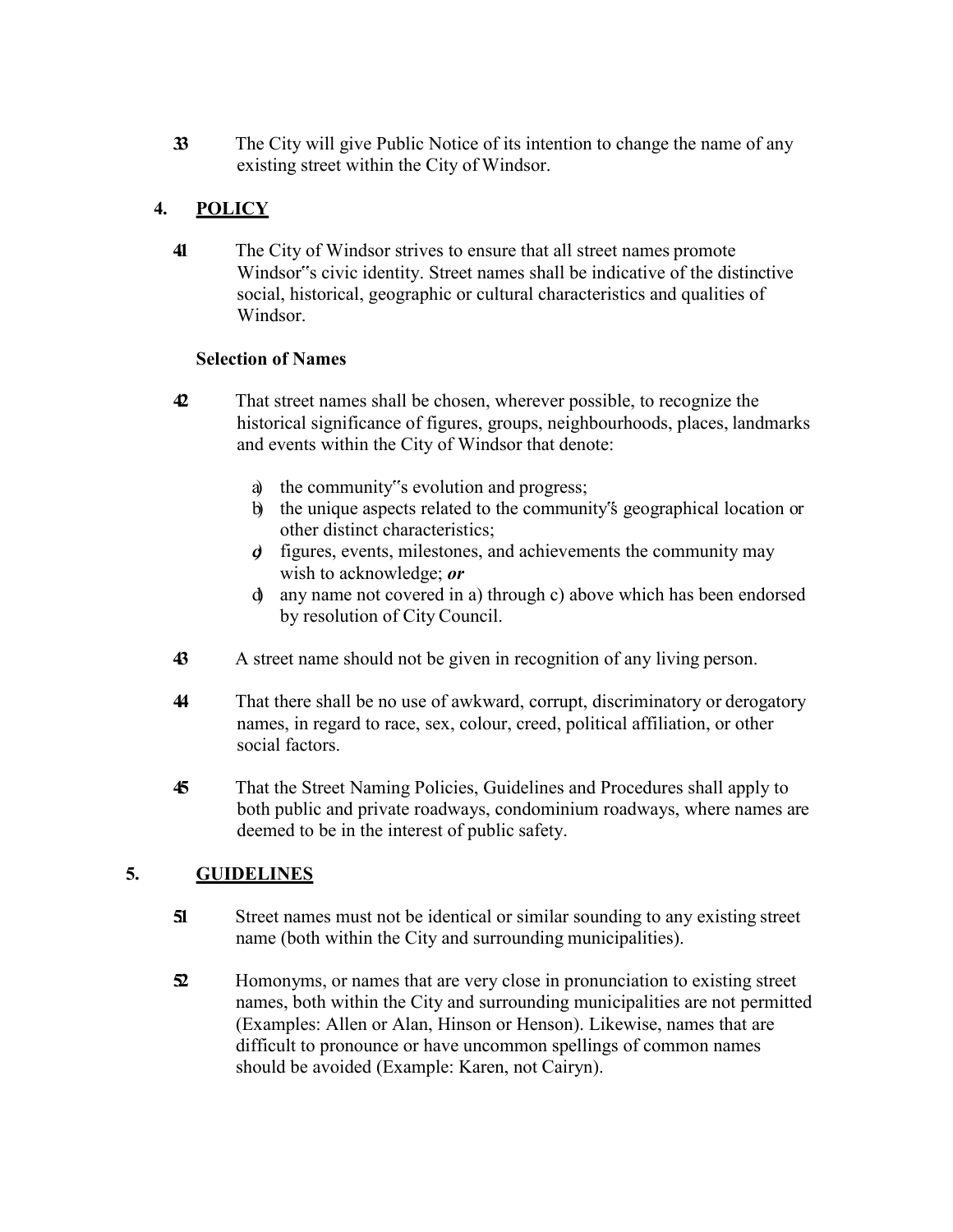- **53** Street Names, wherever practical, shall be only one-word names. It is strongly preferred the names not be hyphenated or quotes used.
- **54** Street extensions should continue with existing street names.
- **5.5** Substantiation is required for proposed street names, (Historical/Personal significance) if there is any. (i.e. person"s lastname).

### **6. STREET NAME TYPE DESIGNATIONS**

Wherever possible the following street name type designations are to be followed:

- **6.1** Streets running in an East/West direction are to be designated as *Streets*.
- *6.2* Streets running in a North/South direction are to be designated as *Avenues* or *Roads*.
- **6.3** The same suffix name is generally retained for straight roads and streets upon the same alignment.
- **6.4** Narrow secondary streets having less than a 15.2 metre / 50-foot right-ofway, are to be designated as *Lanes*.
- **6.5** Wider collector streets, when separated by a planted median, may be designated as *Boulevards* or *Drives*.
- **6.6** Dead-end streets less than 305 meters / 1000 feet in length are to be designated as *Courts*.
- **67** Streets having 2 entrances in the form of a loop or an  $,L^{\prime\prime}$ , are to be designated as *Crescent, Circle* or *Way*.
- **68** Any other designations are to be approved by Building & Development Department in consultation with Fire and Rescue Services.

While exceptions to the street name type designation guidelines have occurred as the result of 1965 and 2002 municipal annexations, as approved by the Windsor Utilities Commission, these guidelines are intended to reduce or eliminate exceptions especially where they may cause difficulty in navigation within the City.

### **7. NEW STREETS**

**7.1** The assignment of names for all new streets within the City requires the submission of an "Application to Create a Street Name or for Creation of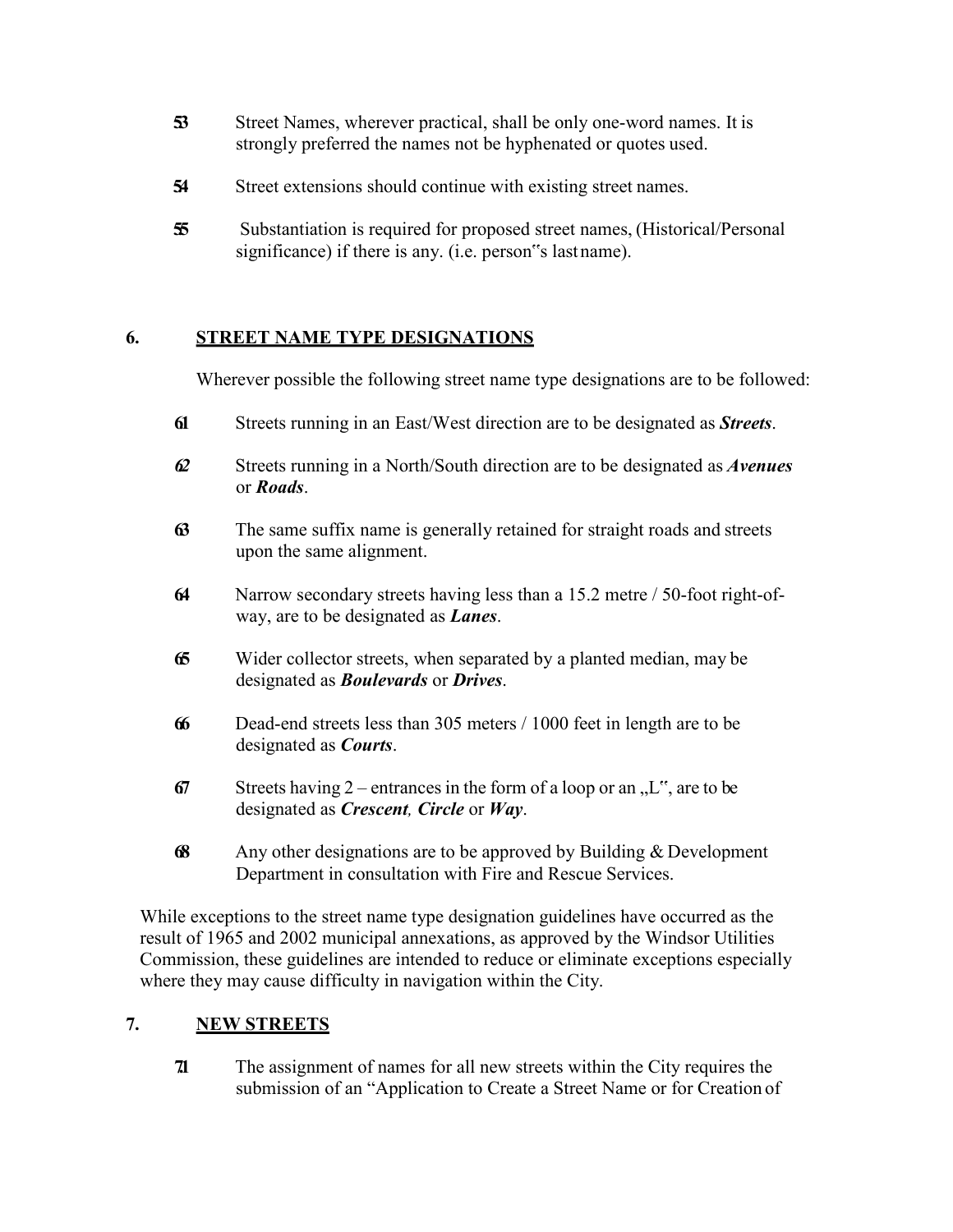Street Names & Municipal Address Numbers within Plans of Subdivision/Condominium", to the Building & Development Department, Development Division, for approval.

- **72** The Application must include a list of possible street names and appropriate mapping, illustrating the location of the new streets and their proposed names, as well as a non-refundable processing fee payable to the City of Windsor.
- **7.3** City Council approval and adoption of a by-law is required for the creation of any new street (name) not created through the registration of a plan of subdivision or condominium within the City of Windsor.

# **8. STREET NAME CHANGE**

- **8.1** All street name changes require the submission of an "Application forStreet Name Change", to the Building & Development Department, Development Division, for acceptance of the submitted replacement street names and subsequent approval and adoption of a by-law by City Council.
- **8.2** The Application must include a proposed replacement street name and location, a sketch of the street and extent/segment of the road to be renamed, a petition with the name, address and signatures of 80% of the assessed property owners/residents who reside or own property which fronts onto or is abutting the subject street, and a non-refundable processing fee payable to the City of Windsor.
- **8.3** The City of Windsor reserves the right to rename any street, including duplicate street names, in the interest of public safety.
- **8.4** The City of Windsor shall not be responsible or liable for any costs associated with a street name change.

### **9. STREET NAME SIGNS**

- **91** Street name signs shall be of such size and shape and constructed of such materials as required by the Public Works Department, in compliance with the Manual of Uniform Traffic Control Devices and the Ontario Traffic Manuals, and the City of Windsor Sign By-law 250-2004.
- **9.2** For all new streets associated with a Development Application, it shall be a condition of application approval that the applicant/developer must obtain City approval of the names for such streets and have street name signs erected to the satisfaction of the City.